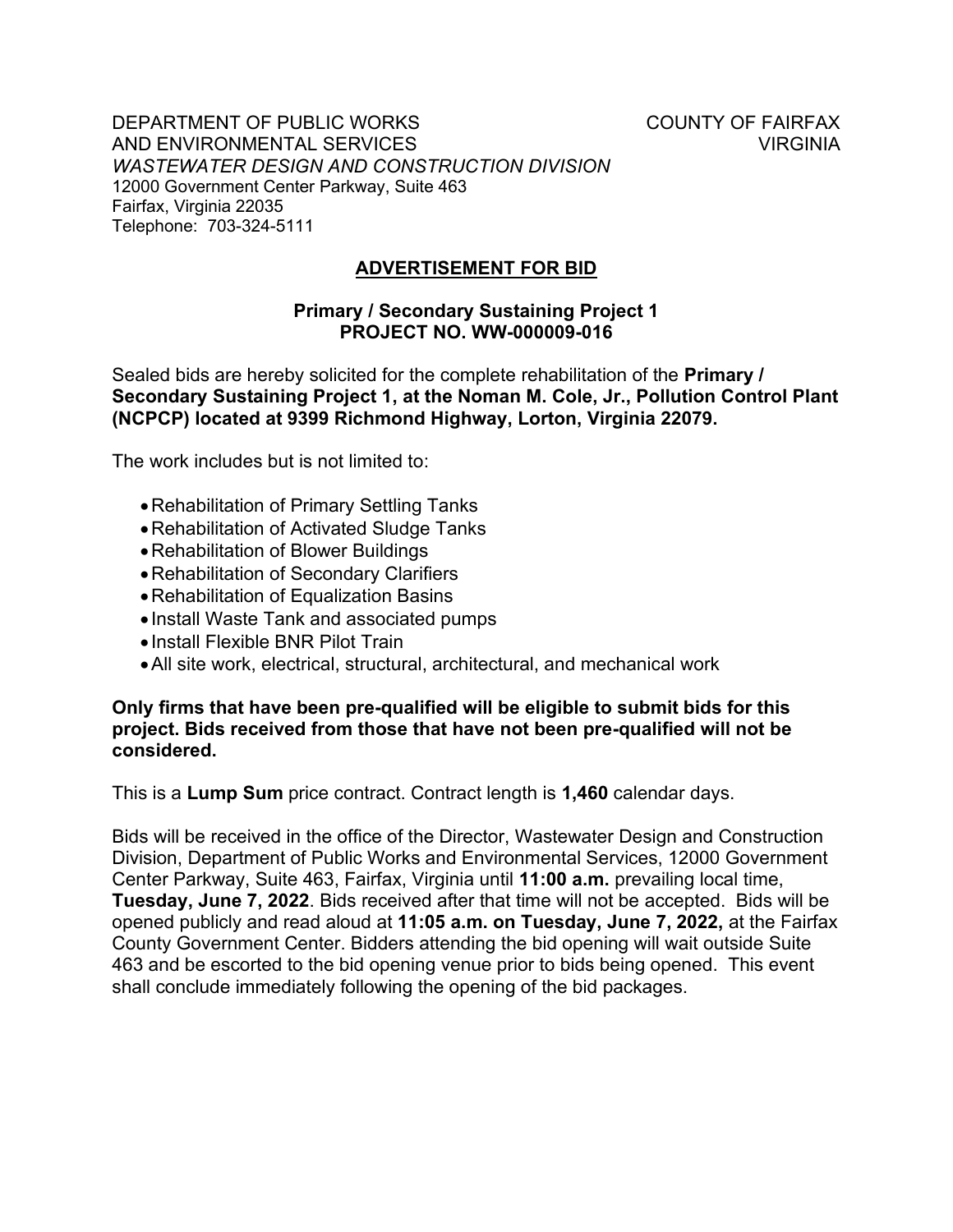Attendees who wish to observe this event in a virtual setting may do so by joining on their computer or mobile device using the following information:

Bid Opening - Microsoft Teams Meeting **Join on your computer or mobile app** Click here to join the [meeting](https://teams.microsoft.com/l/meetup-join/19%3ameeting_MzE1YWU2ZTUtOTE5OS00YzgwLThmNGItOGUzZDg3OWQ0Yjdl%40thread.v2/0?context=%7b%22Tid%22%3a%22a26156cb-5d6f-4172-9d7d-934eb0a7b275%22%2c%22Oid%22%3a%224373cca1-0532-44e4-861d-8e7047937dbe%22%7d) **Or call in (audio only)** +1 [571-429-5982,,460084455#](tel:+15714295982,,460084455) United States, Arlington Phone Conference ID: 460 084 455#

**All bidders shall comply with Article A-21, Fairfax County Construction Safety Resolution. Bidder's request for determination of eligibility to bid must be received by the county no later than fourteen (14) days before bids are due in accordance to Article A-18.E of Section A, Information For Bidders.**

A **non-mandatory** Pre-Bid Conference will be held at **10:00 a.m.**, on **Monday, May 16, 2022.** This pre-bid conference will be held at:

Administration Building Auditorium Noman M. Cole Pollution Control Plant 9399 Richmond Highway Lorton, Virginia 22079

Following the presentation at the Auditorium, a site walk will be conducted. This is an active construction site. PPE equipment is required: Approved: Safety Vest, Safety Googles, and Steel Toed Boots. It is anticipated the total time for the Pre-Bid Conference will be two hours.

Bidding documents in the form of electronic files will be available starting **Thursday, May 5, 2022,** and may be obtained by using the Commonwealth of Virginia electronic procurement portal at [www.eVA.virginia.gov.](http://www.eva.virginia.gov/) Solicitation information will also be available online at the following Fairfax County website:

[https://www.fairfaxcounty.gov/publicworks/capital-projects/solicitations-and-bid](https://www.fairfaxcounty.gov/publicworks/capital-projects/solicitations-and-bid-advertisements)[advertisements.](https://www.fairfaxcounty.gov/publicworks/capital-projects/solicitations-and-bid-advertisements)

All questions concerning the project shall be submitted in writing to the Director, Wastewater Design and Construction Division, Department of Public Works and Environmental Services, 12000 Government Center Parkway, Suite 463, Fairfax, VA 22035-0056 or by emailing [DPWESCAPWastewaterTreatmentInquiry@fairfaxcounty.gov](mailto:DPWESCAPWastewaterTreatmentInquiry@fairfaxcounty.gov) To be given consideration, questions must be received at least seven (7) days prior to the date fixed for the opening of the bids. This office is the only point where information will be disseminated.

Bid Security must accompany each proposal in accordance with Information for Bidders. No bid may be withdrawn for a period of sixty (60) days after the opening thereof.